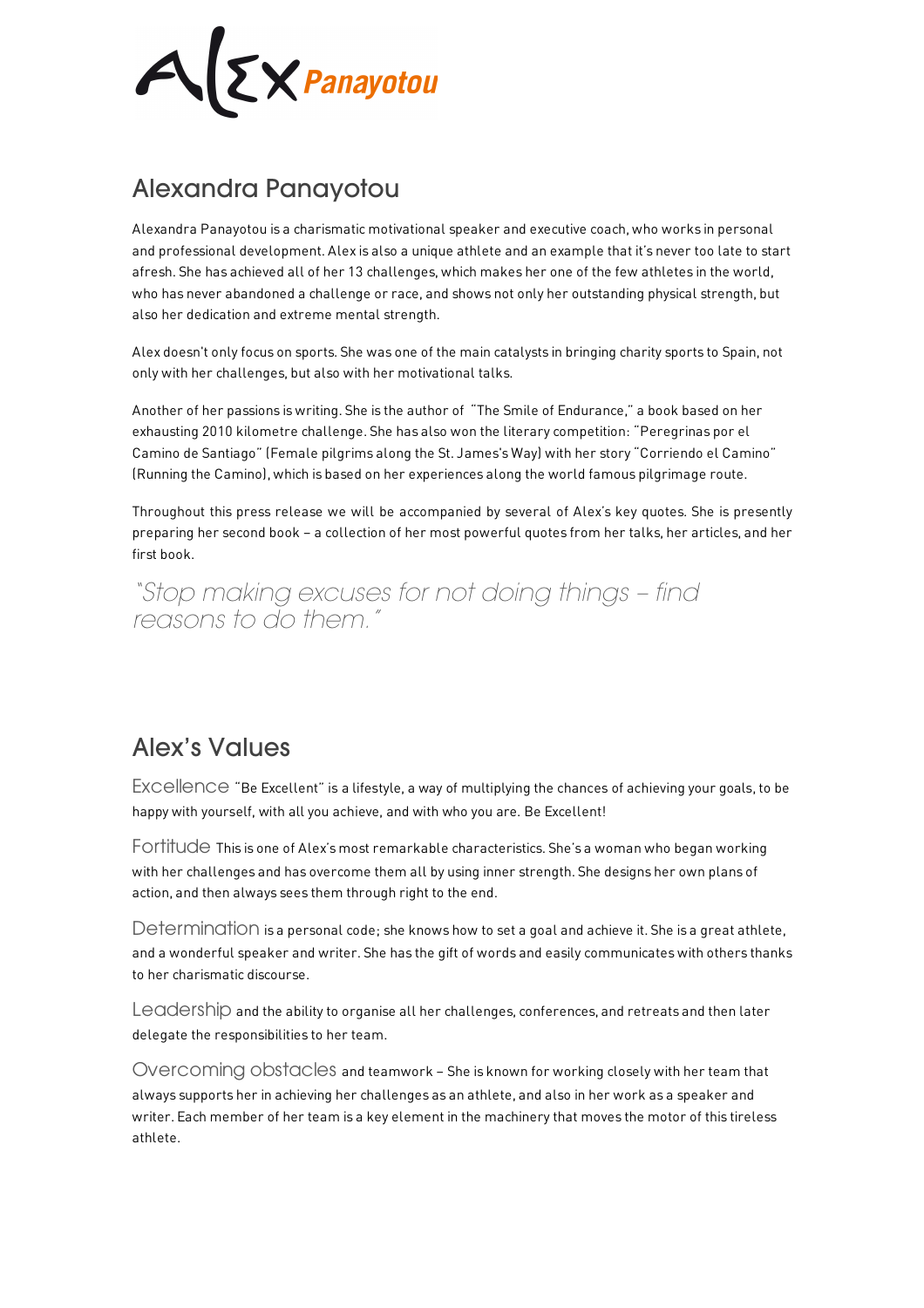$A$  $\Sigma$ *X Panayotou* 

# **ALEX LIVING EXCELLENCE**

Alexandra Panayotou is of Greek origin and lives according to one of the key concepts of ancient Greece – ARETÉ or Excellence, which means the ability to think, speak, and act successfully always. Alexandra's story shows how she went from failure to success despite the numerous obstacles that have eventually led her to achieve excellence. Alex specialises in motivational talks that are based on her own experiences in overcoming obstacles.

#### **Keynote Speeches, Motivational Talks, Programmes:**

| Keynote<br>Speeches     | For companies, executives,<br>universities, conferences,<br>events, or product launches: | Her talks are inspirational and motivational and<br>provide key tools that can help in people's<br>personal and professional lives.                                                                                                                                                         |
|-------------------------|------------------------------------------------------------------------------------------|---------------------------------------------------------------------------------------------------------------------------------------------------------------------------------------------------------------------------------------------------------------------------------------------|
| Motivational<br>Talks   | For companies, executives,<br>groups of athletes, groups of<br>women                     | The aim of these talks is to motivate and inspire<br>the audience through her incredible story, which<br>demonstrates that it is never too late to start<br>something new that you like and want to achieve.                                                                                |
| Motivational<br>Concert | For large events, corporate<br>events, special celebrations.<br>and campaign launches    | A unique version of the motivational talk, each<br>section of the talk is followed by a song<br>(performed live), which echoes the theme of the<br>previous section. Some of the themes covered are<br>overcoming obstacles, determination, resilience,<br>positive attitude, and teamwork. |

### **Essential Retreats**

Seven-day programmes covering a wide range of development areas: personal development, executive development, sports development – all with small groups and in remote and tranquil areas surrounded by nature.

| Essential Executive Endurance  | A programme based on mental and physical<br>development accompanied by inspirational tools and<br>methods to help individuals continue successfully and<br>long term in the corporate world. |
|--------------------------------|----------------------------------------------------------------------------------------------------------------------------------------------------------------------------------------------|
| <b>Essential Development</b>   | A custom in-depth personal development programme<br>that changes lives.                                                                                                                      |
| <b>Essential Running Camps</b> | Programme developed according to the different levels<br>of the runners - develops both the physical and mental<br>aspects of the sport.                                                     |

*"Nobody said it would be easy – a challenge is neither guaranteed nor easy, but it will change your life. Believe in yourself, follow your passion, and never give up – your results will stand out!"*